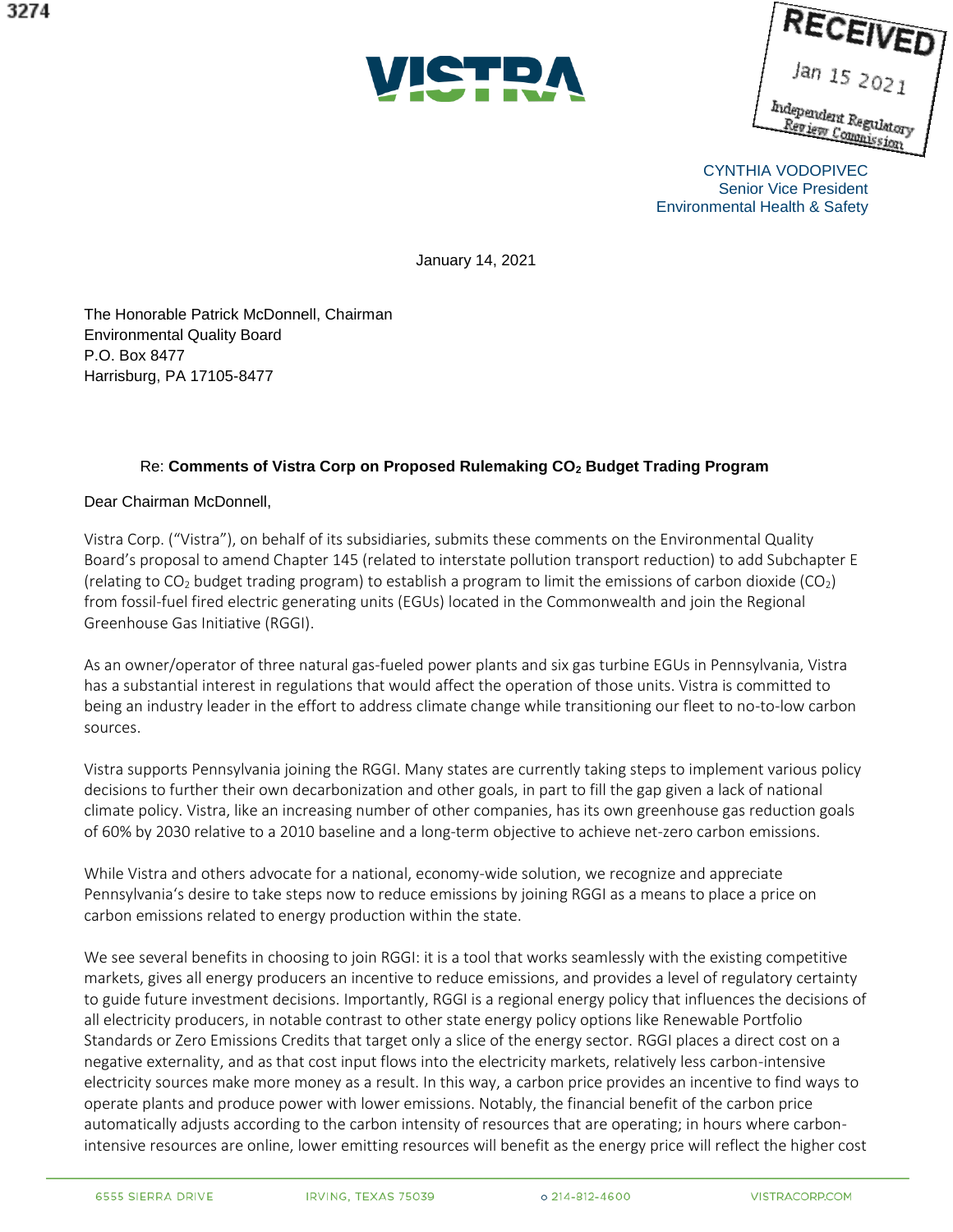of producing power and paying for more emissions allowances, and when only renewables are online, lower emitting resources will benefit less as the energy price will reflect the lower cost of producing power and paying for fewer emissions allowances. This provides valuable information and incentives to guide investment not just in lower carbon resources, but in lower carbon resources that can produce power when they can offset more carbon emissions. RGGI also creates a source of revenue for participating states, which they can use to offset costs to consumers or otherwise direct to further their policy goals.

Given the conversations about how to integrate competitive electricity markets and decarbonization goals, we think that Pennsylvania's decision to join RGGI is a sound approach. Pennsylvania has a long history of strong support for competitive electricity markets and joining RGGI is a way to demonstrate its commitment to decarbonizing its electricity sector and is fully consistent with that position. It does not pick winners and losers, but rather challenges and incentivizes all of us to produce electricity with fewer emissions, and thus orients the whole market in the direction of cleaner resources.

## Carbon Pricing in PJM

 $\overline{\phantom{a}}$ 

While we wholeheartedly support state decisions to use carbon pricing mechanisms like RGGI, we recognize that there are practical considerations and imperfections associated with establishing carbon pricing mechanisms within state boundaries, when not all states within the regional wholesale electricity market participate in a similar carbon pricing regime. Instead of providing an incentive for all resources to reduce emissions within the PJM wholesale interstate electricity market, which stretches from the Mid-Atlantic East Coast to Chicago, the subregional implementation of RGGI within only certain PJM states means that emitting resources in the states that participate in RGGI are relatively less competitive than equivalent resources in states that have not joined RGGI. This phenomenon has been dubbed "emissions leakage," because the disparity in carbon compliance costs among states means that resources in RGGI states will tend to be dispatched less than resources elsewhere in PJM, while higher emitting resources in other states take their place. The end result is that while emissions will decrease in RGGI states, there is an offsetting (or greater) emissions increase elsewhere in PJM.

Vistra acknowledges that emissions leakage is a real concern for Pennsylvania, but we believe there are workable solutions to address the issue within the PJM market so that joining RGGI will accomplish Pennsylvania's emissions reduction goals. Pennsylvania's participation in RGGI will both raise the need to consider how to address leakage, and also affect how that leakage manifests in the PJM market. Placing Pennsylvania's sizeable generation fleet under the RGGI carbon compliance framework impacts the PJM market dynamics and the overall impact of RGGI. Importantly, in studies that PJM, the market operator, has performed, it is not until the RGGI footprint expands to include Pennsylvania that the overall impact of RGGI within PJM is to reduce total PJM emissions. Under the current RGGI footprint within PJM, which includes Maryland, Delaware, and New Jersey, the unfortunate overall result of RGGI's carbon pricing program is an increase in emissions when looking at the whole PJM market.<sup>1</sup> PJM's study results show that the addition of Virginia to RGGI dampens this effect so that on

<sup>1</sup> *See* https://www.pjm.com/-/media/committees-groups/task-forces/cpstf/2020/20200114/20200114-item-03-pjm-study-ofcarbon-pricing-and-potential-leakage-mitigation-mechanisms.ashx at 30. The study results show total PJM emissions in a \$0 carbon price case of 278.1 million tons of CO2, while a low-end RGGI price case (\$6.87/ton) shows total emissions at 279.8 million tons, and a high-end RGGI price (\$14.88/ton) case shows total emissions at 282.8 million tons. The study results also show the breakdown of emissions decreasing in RGGI states and increasing elsewhere in PJM. In the \$0 carbon price case, the RGGI region produces 29.9 million tons of carbon, while the rest of PJM produces 248.2 million tons. In the low-end RGGI price case, RGGI state emissions decrease to 19.3 million tons, while the rest of PJM increases to 260.5 million tons. In the high-end RGGI price case, RGGI state emissions further decrease to 13.8 million tons, while the rest of PJM increases to 269 million tons.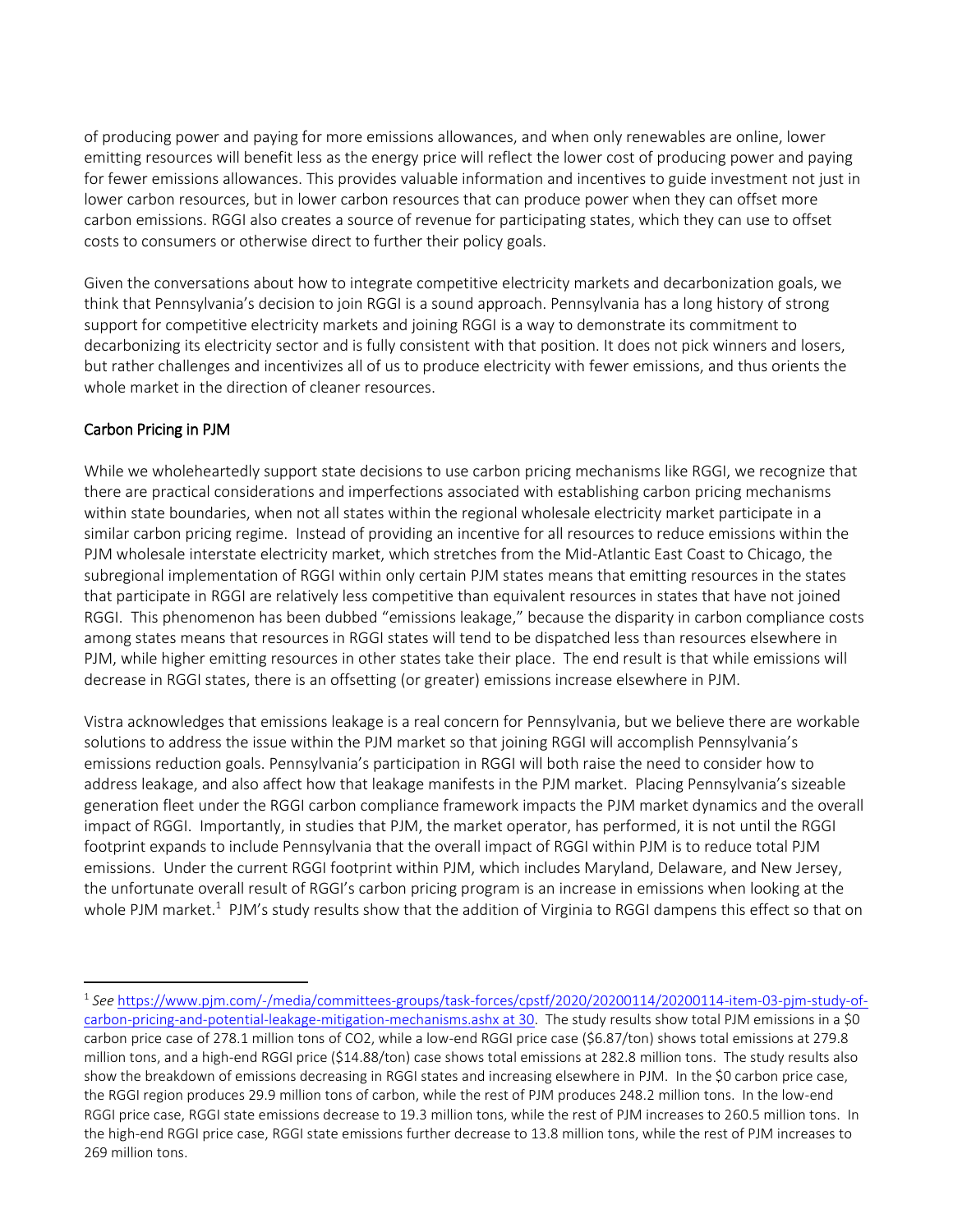net, RGGI has a negligible impact on total PJM emissions.<sup>2</sup> However, the study results of further expanding the RGGI footprint to include Pennsylvania show that RGGI reduces both total PJM emissions as well as PJM emissions intensity, which accounts for the possibility of changes in PJM exports to neighboring regions due to carbon pricing.<sup>3</sup> While leakage still remains an issue even with this expanded footprint, we think it is notable that Pennsylvania's participation in RGGI helps improve the functioning of the larger RGGI program within PJM, both by expanding the size of the RGGI subregion within PJM and diversifying the types of resources covered by RGGI.

PJM has been hosting a series of stakeholder meetings to discuss these leakage issues and ideas for addressing them.<sup>4</sup> At a high level, PJM has introduced the concept of either a one-way or two-way border adjustment within PJM to separate the PJM states into those with and without carbon pricing. A one-way border adjustment increases the offer of a subset of generators in states without carbon pricing when the states with carbon pricing are consuming more electricity than they generate. Our impression thus far of these border adjustments is that they may not adequately address state or stakeholder concerns about leakage. The one-way border adjustment could be a well-founded means for RGGI states to address a fact pattern where the RGGI states consume more electricity than they produce (and thus more than is covered by their RGGI participation). However, with Pennsylvania's entry into RGGI, that fact pattern no longer holds true. PJM has constructed the one-way border adjustment such that the emissions leakage problem is implicitly defined as needing to cover a state's consumption of electricity rather than just its production. Under that rubric, Pennsylvania joining RGGI solves the emissions leakage problem because the RGGI subregion would no longer be a net importer of electricity. But our view is that there would still be real consequences of carbon pricing only covering part of PJM, and there would still be some generation shifting and thus emissions leakage from the RGGI states to the rest of PJM.

 $\overline{\phantom{a}}$ 

<sup>2</sup> *See* https://www.pjm.com/-/media/committees-groups/task-forces/cpstf/2020/20200225/20200225-item-03-pjm-studyresults-additional-scenarios-post-meeting.ashx at 24. The study cases including Virginia in RGGI (Cases 4 and 5) show total PJM emissions in a \$0 carbon pricing case of 278 million tons, while the low-end RGGI price case shows emissions holding steady at 278 million tons, and the high-end RGGI price case shows total emissions at 277 million tons. Of that, in the \$0 carbon price case, the RGGI region produced 52 million tons while the rest of PJM produced 226 million tons. In the low-end RGGI price case, the RGGI region emissions decreased to 44 million tons while the rest of PJM increased to 234 million tons. In the high-end RGGI price case, the RGGI region decreased to 35 million tons while the rest of PJM increased to 242 million tons.

<sup>3</sup> *See* https://www.pjm.com/-/media/committees-groups/task-forces/cpstf/2020/20200225/20200225-item-03-pjm-studyresults-additional-scenarios-post-meeting.ashx at 58. The study results including Pennsylvania in RGGI show total PJM emissions of 278 million tons in a \$0 carbon price case, which decrease to 266 million tons in a low-end RGGI price case, and further decrease to 259 million tons in a high-end RGGI price case. Of that, in the \$0 carbon price case, the RGGI region produces 129 million tons and the rest of PJM produces 149 million tons. In the low-end RGGI price case, the RGGI region emissions decrease to 103 million tons and the rest of PJM emissions increase to 162 million tons. In the high-end RGGI price case, the RGGI region emissions further decrease to 85 million tons while the rest of PJM emissions increase to 174 million tons.

We compare the percent change in total PJM emissions with the percent change in total PJM generation to evaluate emissions intensity, or put another way, to verify that the decrease in emissions represents cleaner electricity production, and not just less electricity production. Total PJM emissions decrease roughly 4% in the low-end RGGI price case, compared to a roughly 1% decrease in PJM generation production. In the high-end RGGI price case, total PJM emissions decrease roughly 7%, compared to a roughly 2.5% decrease in PJM generation production in the high-end RGGI price case. Generation production decreases are calculated from stated and estimated values on slide 57 (from the graph, we estimate total PJM generation production in the \$0 carbon price case to be roughly 870,000 GWh). Because emissions decrease more on a percentage basis than generation production, we reason that, in this RGGI footprint, carbon pricing has the effect of decreasing the emissions associated with a given amount of electricity production.

<sup>4</sup> *See https://www.pjm.com/committees-and-groups/task-forces/cpstf.aspx.*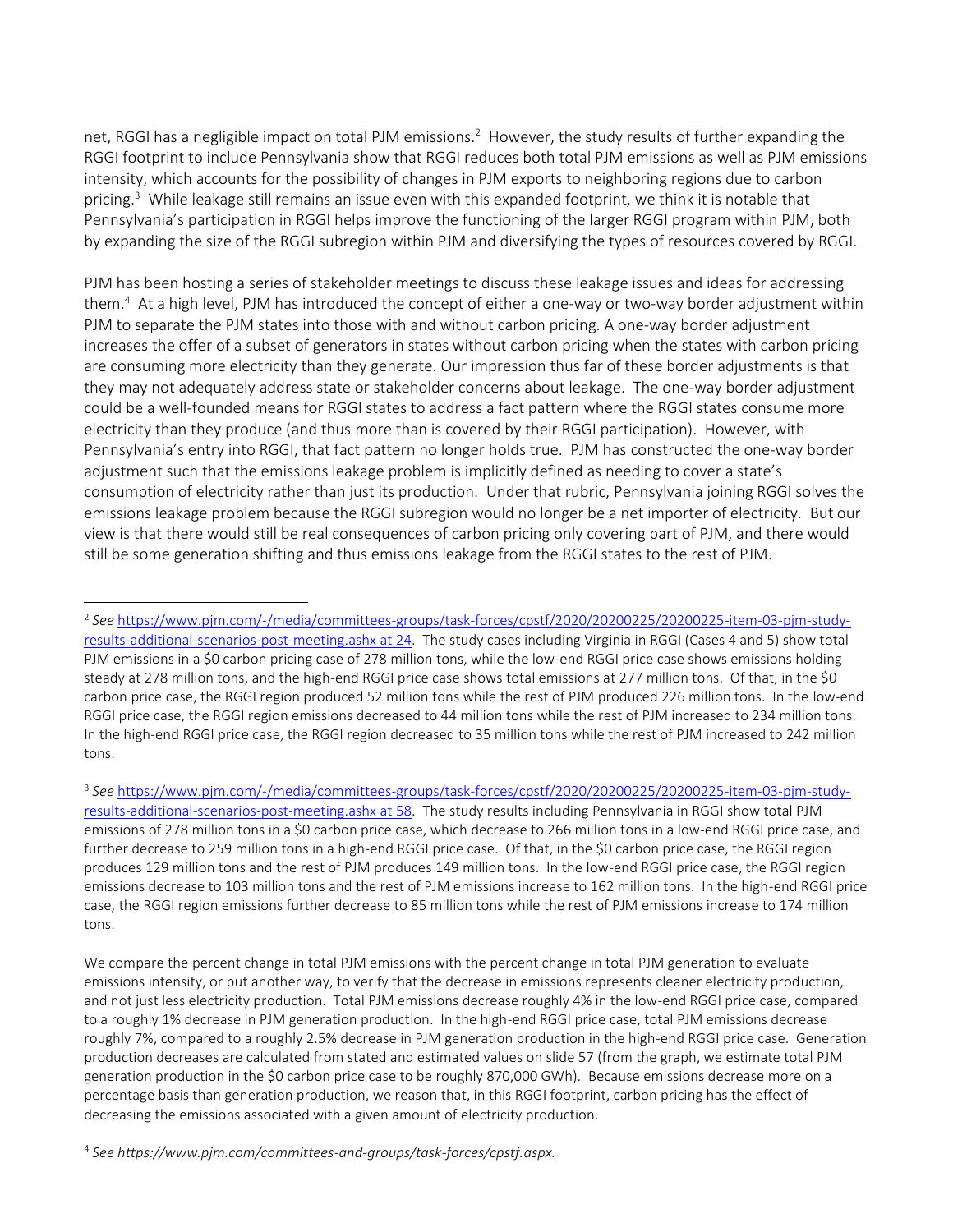On the other hand, PJM's two-way border adjustment purports to address not just emissions leakage but also cost leakage, whereby states that have not joined RGGI nevertheless face a marketplace where some resources have higher costs because of other states' choice to join RGGI. However, by allowing resources within RGGI states to avoid RGGI compliance costs when those resources are purportedly serving customers outside of the RGGI subregion, the two-way border adjustment applied to a RGGI footprint including Pennsylvania has the effect of undoing the emission reductions that RGGI brought about in the first place, thereby weakening the already diluted impacts of subregional carbon pricing.<sup>5</sup>

Vistra recently introduced an alternative proposal for how PJM states could come to a mutually beneficial agreement to mitigate both emissions leakage and cost leakage.<sup>6</sup> We expect to have a full report on this proposal, including representative modeling results, during the first quarter of 2021. We urge Pennsylvania and other PJM states to consider this approach, as one that can both achieve real and significant emissions reductions within the PJM footprint, as well as address concerns of states that would be negatively impacted by such changes. We believe this approach is responsive to comments from those, like the PA Chamber of Commerce, that suggest Pennsylvania work with PJM stakeholder on enacting carbon pricing across the entire PJM footprint. In an ISO/RTO like PJM, where some states are members of regional carbon price mechanism (like RGGI) and are other states are not, modeling shows that carbon pricing may have a limited impact on emission reductions. For instance, we have sponsored modeling by PA Consulting that suggests a PJM-wide carbon program would reduce emissions by more than 15% relative to the current RGGI footprint. Thus, Vistra's proposal would mimic a regional approach by applying the RGGI carbon pricing mechanism across the entire ISO/RTO footprint and using payments, including payments between RGGI states and non-RGGI states, to make the non-RGGI states indifferent. Taking a regional approach avoids the need to think of the ISO/RTO footprint as sub-divided into a carbon pricing region and a non-carbon pricing region and then trying to determine when a resource in one of those regions should be deemed to serve load in the other region.

By applying RGGI across the entire PJM footprint, emissions leakage within the footprint would be completely mitigated as all generators reflect carbon compliance costs in their offers. Non-RGGI states would get payments to insulate them from the effects of pricing carbon pricing across the region, and thus to make the case that they can be better off for acquiescing to this leakage mitigation structure.

There are several possible sources of funds to facilitate these payments to non-RGGI states, and our modeling indicates that these sources would completely cover the costs in the near-term and substantially cover the costs in the medium- and long-term:

• Carbon compliance costs from generators in non-RGGI states;

 $\overline{\phantom{a}}$ 

• Incremental RGGI allowance revenues due to increased emissions by RGGI generators that are no longer disadvantaged from uneven application of carbon pricing – this does not include any proceeds RGGI states currently collect with sub-regional carbon pricing;

<sup>5</sup> *See* https://www.pjm.com/-/media/committees-groups/task-forces/cpstf/2020/20200225/20200225-item-03-pjm-studyresults-additional-scenarios-post-meeting.ashx at 73. The study results of the RGGI footprint including Pennsylvania show that a two-way border adjustment increases carbon emissions from 266 million tons to 277 million tons in the low RGGI price scenario, and from 259 million tons to 275 million tons in the high RGGI price scenario. Of this, the two-way border adjustment increases carbon emissions within the RGGI states from 103 million tons to 129 million tons in the low RGGI price scenario, and from 85 million tons to 128 million tons in the high RGGI price scenario. Note the similarity of the two-way border adjustment outcome to the \$0 carbon price case described *supra* in note 4.

<sup>6</sup> We note that the PJM Independent Market Monitor has proposed a conceptually similar solution. *See* Monitoring Analytics, LLC, *State of the Market Report for PJM: January through September 2020* (November 12, 2020) at 377. "The states in PJM could agree, if they decided it was in their interests, with the appropriate information, on a carbon price and on how to allocate the revenues from a carbon price that would make all states better off."